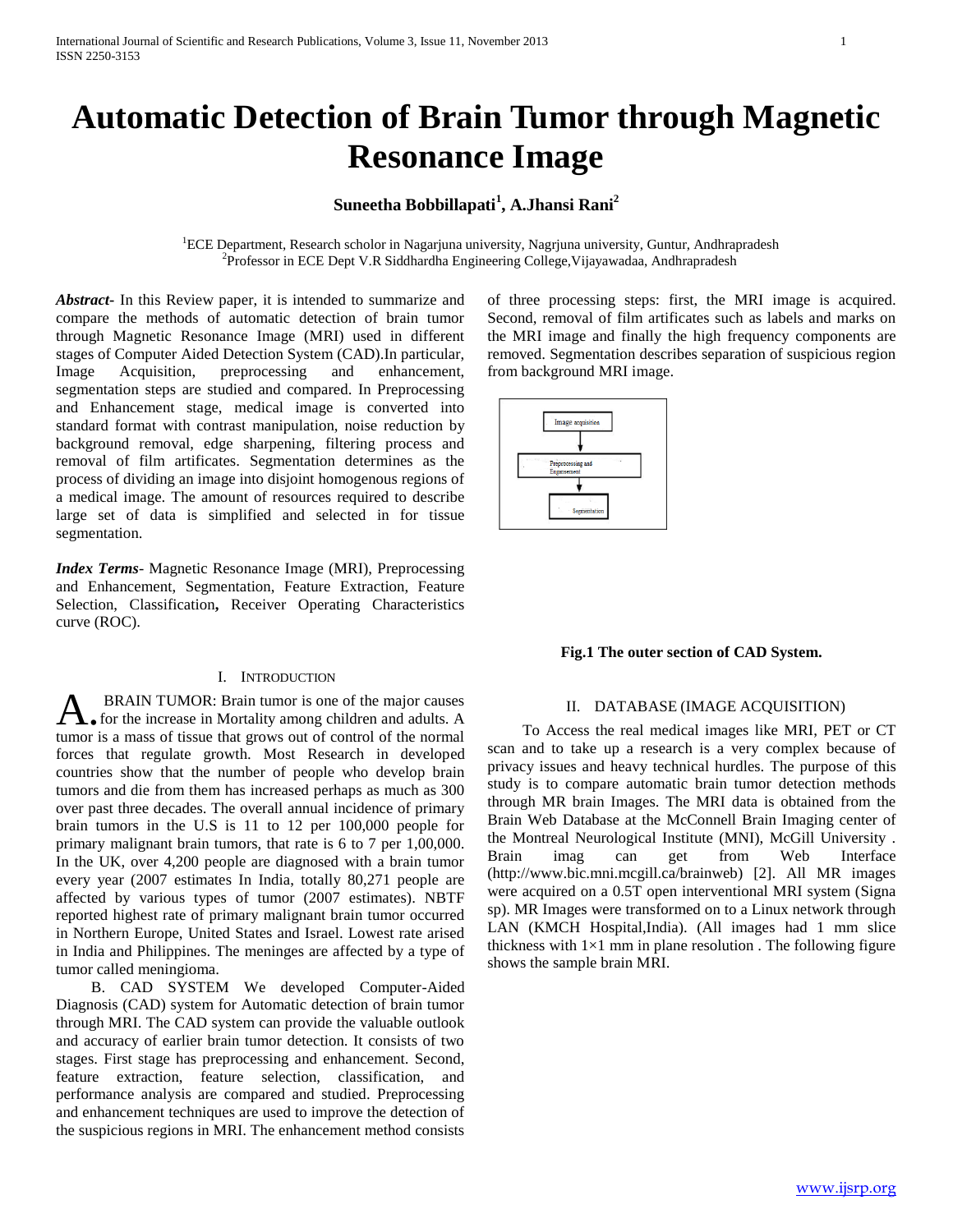

# **Fig. 2 The sample MRI epidermis brain tumor images.**

 Nowadays MRI systems are very important in medical image analysis. Detection of brain tumor requires high-resolution brain MRI. Most Medical Imaging Studies and detection are conducted using MRI, Positron Emission Tomography (PET) and Computed tomography (CT) Scan**.** MRI has a multidimensional nature of data provided from different sequential pulses [3]. An MRI scan can evaluate the structure of the heart and aorta, where it can detect aneurysms or tears. MRI scanners can produce 1500 images per second. Intraoperative MR imaging can acquire high contrast images of Soft tissue anatomy. MRI is the modality of choice for evaluating brain morphology because it provides superior soft-tissue contrast with flexible data acquisition protocols that highlight several different properties of the tissue.

#### III. PREPROCESSING AND ENHANCEMENT

 Image processing and enhancement stage is the simplest categories of medical image processing. This stage is used for reducing image noise, highlighting edges, or displaying digital images. Some more techniques can employ medical image processing of coherent echo signals prior to image generation. The enhancement stage includes resolution enhancement; contrast enhancement. These are used to suppress noise and imaging of spectral parameters. After this stage the medical image is converted into standard image without noise, film artifacts and labels.

#### IV. PREPROCESSING

 Preprocessing indicates that the same tissue type may have a different scale of signal intensities for different images. Preprocessing functions involve those operations that are normally required prior to the main data analysis and extraction of information, and are generally grouped **as** radiometric or geometric corrections. The Preprocessing aspects are surveyed and analyzed in this section. The Preprocessing Techniques such as Content Based model, Fiber tracking Method, Wavelets & Wavelet Packets, and Fourier transform technique [43; 73; 7; 54]. Olivier et al. designed a new Standard Imaging Protocol for brain tumor K radiotherapy. MRI has been acquired in the standard follow up after surgical resection.

# **Table 1: An overview of Preprocessing Methods**

| <b>Methods</b>                                                                                                                        | <b>Remarks</b>                                                                                                                                                                   |
|---------------------------------------------------------------------------------------------------------------------------------------|----------------------------------------------------------------------------------------------------------------------------------------------------------------------------------|
| Standard<br>Imaging<br>Protocol                                                                                                       | MRIs have been acquired<br>the standard follow-<br>in<br>up.after surgical resection.                                                                                            |
| <b>Statistical Parametric</b><br>Mapping, Pipe line<br>Approach                                                                       | It provides the solution of<br>noise reduction, Inter-slice<br>variation<br>intensity<br>correction, Intra-volume<br>bias field correction, Linear<br>& non linear alignment.    |
| <b>Based</b><br>Content<br>model, Shape<br>based,<br><b>Texture based</b><br>technique, Histogram and<br>Profilling Method            | It showed detections<br>of<br>tumor<br>with<br>decrease<br>pixel<br>in<br>count in<br>binary images, increase in<br>image intensity, High<br>numbers of high intensity<br>pixel. |
| Pixel<br>Histograms,<br>Morphological Process                                                                                         | It was more robust to noise<br>and it can improve<br>the<br>integrity performance.                                                                                               |
| Detection<br>Boundary<br>Algorithm,<br>Generalized<br>Fuzzy<br>operator(GFO),Contour<br>Deformable<br>Model,<br>Region base technique | To obtain the fine result in<br>the tumor consideration.                                                                                                                         |
| Boundary Model<br>Non,<br>linear matching scheme<br>tracking Method,<br>Fiber<br>Runge-Kutta method                                   | It represents the idealized<br>MR<br>intensity<br>profile<br>clearly.<br>The MR-DT1 datasets to<br>be processed successfully.                                                    |
| Wavelets<br>$\&$<br>Wavelet<br>Packets, stein's unbiased<br>Risk Estimate(SURE)[7]                                                    | vanishes<br>the<br>noise<br>It<br>coefficients<br>by<br>detail<br>thresholding<br>the<br>components.                                                                             |
| Fourier<br>transform<br>technique<br>Geometric prior, Bimodel                                                                         | Images were acquitted in<br>the transaxial plane<br>It is use to register the<br>image                                                                                           |
| Unseeded<br>Region<br>Growing(URG)<br>Algorithm                                                                                       | It is use to convert the MRI<br>into standard<br>image<br>Formet.                                                                                                                |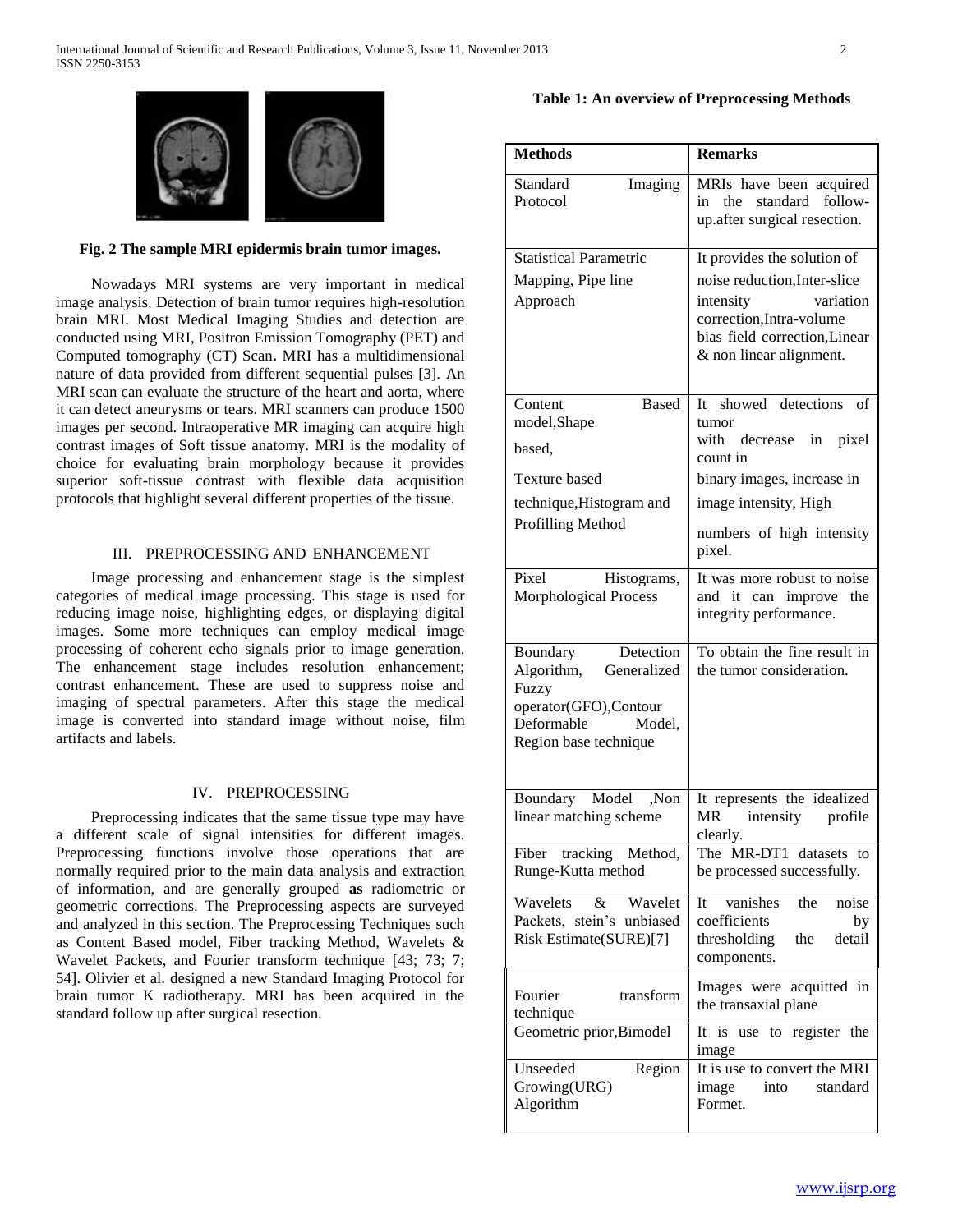| Histogram<br>based(HB), Subsecond<br>imaging technique | Separate brain image, from<br>image removal<br>head<br>of<br>residual fragments such as<br>sinus, cerebrospinal/fluid,<br>dura, marrow.                  |
|--------------------------------------------------------|----------------------------------------------------------------------------------------------------------------------------------------------------------|
| Statistical<br>Structure<br>Analysis method            | It gives 96.28% Accuracy.                                                                                                                                |
| <b>PCA</b><br>(Principal<br>Component Analysis)        | To minimize the artifacts<br>present in the PET data set.                                                                                                |
| Neural Networks, Genetic<br>Programming[30]            | volume<br>Large<br>of data<br>processed successfully.                                                                                                    |
| Statistical Parametric<br><b>Mapping Method</b>        | It is used to align the image<br>properly and it uses left-to-<br>right symmetry to confer<br>robustness<br>$\mathsf{to}$<br>of<br>areas<br>abnormality. |
| Independent Component<br>Analysis(ICA)                 | Separate the components in<br>MR images                                                                                                                  |
| Automatic<br>Volume<br>Registration method             | is used to remove<br>$It -$<br>artificats from MRI.                                                                                                      |
|                                                        |                                                                                                                                                          |

# V. ENHANCEMENT

 Image enhancement methods inquire about how to improve the visual appearance of images from Magnetic Resonance Image (MRI),ComputedTomography(CT)scan,PositronEmissionTomog raphy (PET) and the contrast enhancing brain volumes were linearly aligned. The enhancement activies are removal of film artifacts and labels, filtering the images. Conventional Enhancement techniques such as low pass filter, Median filter, Gabor Filter, Gaussian Filter, Prewitt edge-finding filter, Normalization Method [104; 23; 56; 93] are employable for this work.

# **Table 2: An overview of Enhancement Techniques**

| <b>Methods</b>                                                                | <b>Description</b>                                                                                                                                                                                                                                                                    |
|-------------------------------------------------------------------------------|---------------------------------------------------------------------------------------------------------------------------------------------------------------------------------------------------------------------------------------------------------------------------------------|
| Prewitt edge-finding filter                                                   | Extracts the<br>image<br>edges robustly<br>and<br>moves the vertices<br>the<br>towards<br>boundaries of<br>the<br>desired structure.                                                                                                                                                  |
| Median filter                                                                 | Low frequency image<br>is generated and the<br>mammogram images<br>are enhanced using<br>median filter; pectoral<br>muscle<br>region<br>is<br>the<br>removed<br>and<br>of<br>border<br>the<br>mammogram<br>is<br>detected for both left<br>and right images from<br>the binary image. |
| Genetic Algorithm(GA)                                                         | is<br>applied to<br>GA<br>enhance the detected<br>Border. The figure of<br>merit is calculated to<br>identify whether the<br>detected border<br>is<br>exact or not.                                                                                                                   |
| Gradient-Based<br>Method,<br>Median<br>Filter,<br><b>Normalization Method</b> | Shows the validity of<br>detection<br>of<br>Memmographic<br>lesions. Removes the<br>high<br>frequency<br>components.                                                                                                                                                                  |
| Filtered<br>Triple<br>Quantum<br>Sodium<br><b>MRI</b><br>(TQF)<br>Technique   | blood brain barrier<br>(BBB)<br>breakdown<br>develop.                                                                                                                                                                                                                                 |
| Low pass Filter[95]                                                           | care of local<br>Takes<br>fluctuations<br>noisy<br>from MR images.                                                                                                                                                                                                                    |
| Quantum Filtered<br>Triple<br>(TQF) Sodium NMR [10]                           | Minimizes the effects<br>of extra cellular fluids<br>Found<br>and<br>Non-<br>Contrast<br>Enhancing<br>tissue                                                                                                                                                                          |
| Anisotropic Diffusio                                                          | The registered images<br>are filtered clearly.                                                                                                                                                                                                                                        |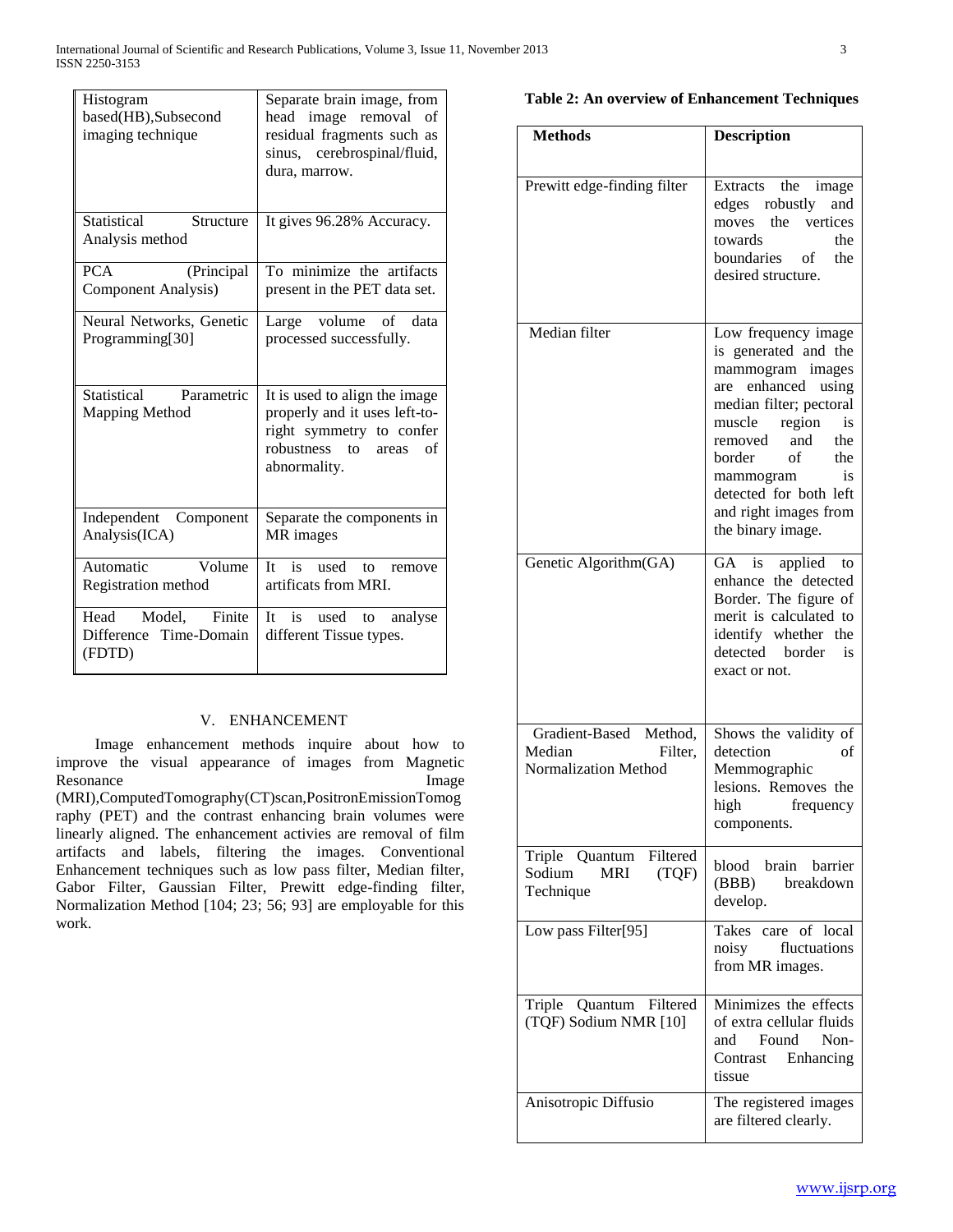| Edge Finding filter,<br>Morphological operation.                                       | Good performance<br>compared to previous<br>methods.                                                                                                               |
|----------------------------------------------------------------------------------------|--------------------------------------------------------------------------------------------------------------------------------------------------------------------|
| Gadolinium-<br>Diethylenetriaminepentaac<br>acid<br>etic<br>(Gd<br>DTPA)Enhancement[6] | Provides additional<br>independent<br>information<br>and<br>improve the accuracy.                                                                                  |
| Novel image Approach[10]                                                               | Earlier detection of<br>non-contrast<br>enhancing tissue.                                                                                                          |
| Prewitt<br>edge-finding<br>filter[4]                                                   | This filter enhances<br>the tumor tissue<br>greatly.<br>It is used to remove                                                                                       |
| Morphological Filter                                                                   | background.                                                                                                                                                        |
| <b>Gabor Filter</b>                                                                    | HTD (Homogeneous<br>texture descriptor) is<br>extracted.                                                                                                           |
| <b>Gaussian Filter</b>                                                                 | Enhances<br>image<br>Boundaries.                                                                                                                                   |
| <b>Median Filter</b>                                                                   | The mammogram<br>images are enhanced.                                                                                                                              |
| <b>Gabor Filter Bank</b>                                                               | It is used to remove<br>the                                                                                                                                        |
| Fuzzy C-means Clustering<br>Method[100]                                                | It is used to produce<br>suspicious regions<br>from MRI database<br>and to improve the<br>validity of the<br>partitioning by<br>splitting and merging<br>clusters. |
| Hybrid level Set (HLS)<br>Model[49]                                                    | It is used to segment<br>edema and tumor.                                                                                                                          |
| Kohonen Self Organizing<br>Map(SOM)[103]                                               | It is used to segment<br>the MR data<br>in<br>to<br>regions<br>that<br>have<br>similar characteristics.                                                            |
| Expectation<br>Maximization(EM)<br>Algorithm,                                          | It is used to select the<br>subsets<br>of<br>the<br>expected                                                                                                       |

| Multi             | Layer | Markov | regions efficiently. |
|-------------------|-------|--------|----------------------|
| Random Field(MRF) |       |        |                      |

| Population-Based Tissue<br>Maps, K Nearest Neighbor<br>Model. | It is used<br>tο<br>differentiate tissue<br>high<br>types with<br>accuracy. |
|---------------------------------------------------------------|-----------------------------------------------------------------------------|
| Level-Set Surface Model<br>$\lceil 1 \rceil$                  | It is used to segment<br>target regions from<br>background tissue.          |
| Support Vector machine                                        | It is used to locate the<br>boundary of an object<br>quickly.               |
| Genetic Algorithm                                             | Segment objective<br>region from MRI                                        |
| Self organizing Map(SOM)                                      | the<br>Segment<br>suspicious region.                                        |

# VI. SUMMARY AND CONCLUSION

 In this survey paper various automatic detection methods of brain tumor through MRI has been studied and compared for the period of more than two decades .This is used to focus on the future of developments of medical image processing in medicine and healthcare. We have described several methods in medical image processing and to discussed requirements and properties of techniques in brain tumor detection .This paper is used to give more information about brain tumor detection and segmentation. It is a milestone for analyzing all technologies relevant to brain tumor from MRI in Medical image processing. In this paper, various steps in detection of automatic detection:

- i) The Preprocessing and Enhancement Technique
- ii) Segmentation Algorithm and their performance have been studied and compared.

#### **REFERENCES**

- [1] Aaron Lefohn, Joshua Cates, Ross Whitaker."Interactive GPU-Based level sets for 3D Brain Tumor Segmentation",April 16,2003.
- [2] Ahmed Saad, Ben Smith, Hassan." Simultaneous Segmentation, Kinetic Parameter Estimation and Uncertainty Visualization of Dynamic PET images", MICCAI 2007.
- [3] K.W.Law,F.K.Law,Francis H.Y.Chan."A Fast Deformable Region Model for Brain Tumor Boundary Extraction",IEEE,oct 23, USA 2002.
- [4] Amini L, Soltanian-Zadeh H, Lucas.C."Automated Segmentation of Brain Structure from MRI ", Proc. Intl.Soc.Mag.Reson.Med.11(2003).
- [5] Angela Barr,GiovanniCarugno,Sandro Centro, Georges Charpak, Garth Cruickshank, MarieLenoble and Jacques Lewiner,:" Imaging Brain Tumors Using a Multi-Wire Gamma Camera and Thallium-201" , IEEE, 2002.
- [6] Aria Tzika.A, Maria K. Zarifi, Liliana Goumnerova, Loukas G.Astrakas,David Zurakowski,TinaYoung-Poussaint,Douglas. Anthony,R.Michael Scott, Peter McL, Black. "Neuroimaging in pediatric BrainTumors:Gd-DTPA-Enhanced, emodynamic, and Diffusion MR Imaging Compared with MRSpectroscopic Imaging", Neuroradiol 23, February 2002.
- [7] Azadeh yazdan-shahmorad,Hamid soltanian-zadeh,reza A.Zoroofi."MRSI– Braintumor characterization using Wavelet and Wavelet packets Feature